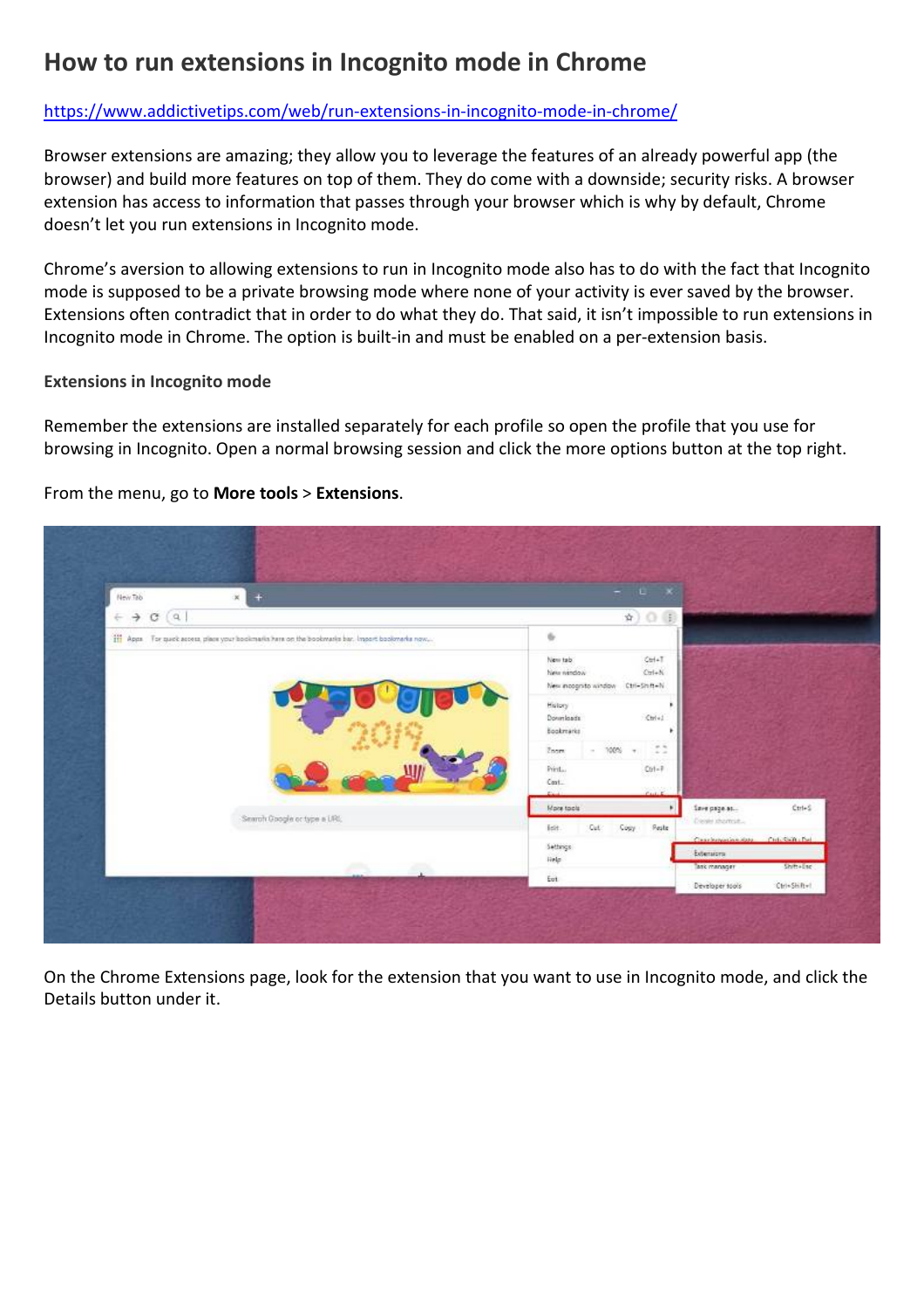| $\times$<br>$+$<br>Sidensions<br>$\mathcal{C}$<br>@ Chrome chrome://extensions<br>€<br>$\rightarrow$ |                                             | $\hat{r}$ 0<br>$\pm$        |
|------------------------------------------------------------------------------------------------------|---------------------------------------------|-----------------------------|
|                                                                                                      |                                             |                             |
| Q Bearch extensions<br>$\equiv$<br>Extensions                                                        |                                             | Developer mode<br>$\bullet$ |
| Coogle Docs Offline<br>Get things done offline with the Google Doos<br>tamily of products.           | I don't care about cookies                  |                             |
| Details.<br>Remove                                                                                   | Remove<br>Details                           |                             |
| Chrome Apps                                                                                          |                                             |                             |
| Docs:<br>Ξ<br>Create and edit documents                                                              | Sheets<br>田<br>Create and edit spreadsheets |                             |
|                                                                                                      |                                             |                             |

On the Details page for the extension, scroll down to the Allow in Incognito mode section. Every extension's details' page will have this section. The section has a switch which, when turned on, will allow the extension to run in Incognito mode.

| <b>A</b> Extensions<br>$\rightarrow$ C<br>$\leftarrow$ | $\mathbf{x}$<br>$+$<br>Chrome chrome://extensions/?id=fihngccia/hdojfnbdddfaoknhalnja                                                                                                             | ☆<br>$\Omega$<br>$\pm$      |
|--------------------------------------------------------|---------------------------------------------------------------------------------------------------------------------------------------------------------------------------------------------------|-----------------------------|
| $\equiv$ Extensions                                    | Q Search extensions:                                                                                                                                                                              | Developer mode<br>$\bullet$ |
|                                                        | · Display notifications<br>Allow this extension to read and change all your data on websites you<br>On all sites<br>visit<br>Learn more about site access                                         |                             |
|                                                        | Allow in incognito<br>Warning: Google Chrome cannot prevent extensions from recording your browsing history. To disable<br><b>E 29</b><br>this extension in incognito mode, unselect this option. |                             |
|                                                        | Extension options                                                                                                                                                                                 | 刁                           |
|                                                        | View in Chrome Web Store                                                                                                                                                                          | EA.                         |
|                                                        | Source<br>Chrome Web Store                                                                                                                                                                        |                             |

Open an Incognito window in the same profile and you will be able to use the extension.